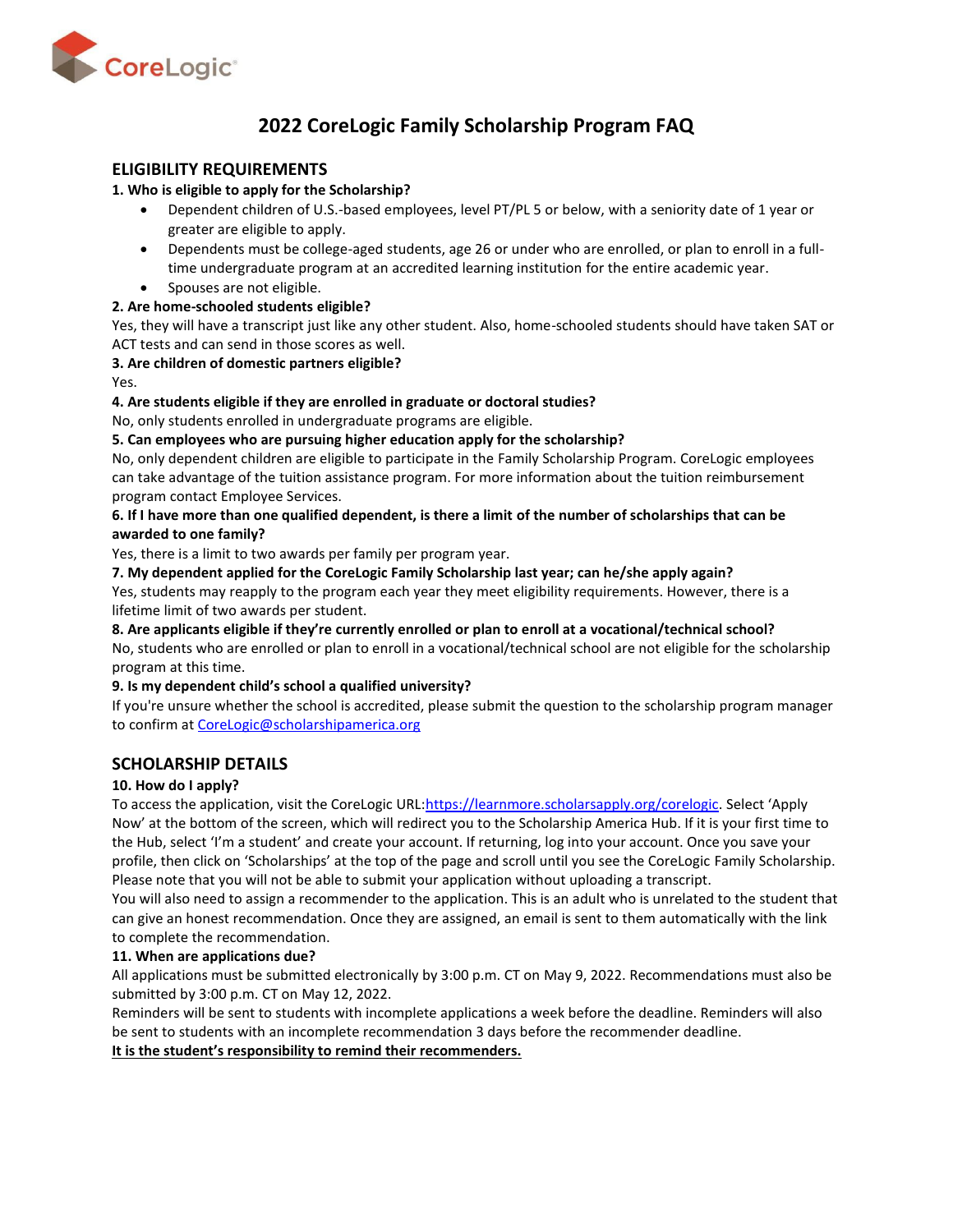

# **2022 CoreLogic Family Scholarship Program FAQ**

#### **12. Can I make changes to my application once submitted?**

No. Once the application is submitted, it is final. If you need to make changes, please contact Scholarship America at CoreLogic@scholarshipamerica.org

#### **13. What is the amount of the scholarship and how many are available?**

For the 2022 scholarship year, each award will be \$5,000, distributed in one increment in August. Checks will be delivered to the award recipient and made out to the institution where the student is enrolled. Up to 60 scholarships will be awarded.

# **14. Can the scholarship be used towards books and other school-related costs? Or is it tuition only?**

The award can be used for all education related expenses.

#### **15. What is the definition of full-time study?**

Enrollment in a minimum of 12 credits per term for the entire academic year is required. There are no exceptions. **16. How do I include a complete transcript if I won't receive my final grades until after the deadline?**

You will just need to submit the transcripts for the completed semesters and not the current semester.

#### **17. Do the transcripts need to be sealed?**

College and High School transcripts do not need to be sealed. The transcripts must be attached to the application electronically.

#### **18. What's an example of a high school's explanation of their grading scale?**

Below is an example of a grading scale that was included in a school profile document. If your child's high school is not able to provide the grading scale, Scholarship America will do without it.

> example student RANKING and GPA DISTRIBUTION eXample Change in Reporting Student Data Effective for the Class of 2017. Tames High School's Board of Education voted to remove and the districtive for the Class of 2017. Tames High School's Board of Education voted to remove<br>the

|         | Weighted | Unweighted |
|---------|----------|------------|
| Highest | 1.67     |            |

# **SELECTION & AWARD PROCESS**

#### **19. How will the scholarship recipients be selected?**

The program is managed by Scholarship America, and scholarship recipients will be selected by a committee of individuals who are independent from CoreLogic and its employees. Selection will be based upon several factors including; academic performance, leadership, community service, online recommendation and financial need.

#### **20. When will we find out if we have been selected to receive a scholarship?**

All applicants will be notified of their award status in June 2022.

# **21. When and how will the award checks be distributed?**

Checks will be distributed in one increment in August and made payable to the Institution where the student is enrolled. A paper check will be sent to the student's home address and made payable to the school. The student is responsible for presenting the check to the school.

# **22. Do I pay taxes on the scholarship amount?**

No.

# **23. My student was awarded a scholarship, but has decided to attend a different university than what was listed on the application. What needs to be done?**

If there are any changes to the student's college or address once they have submitted the Scholarship Acceptance Form, please notify MacKenzie Schletty at Scholarship America at [CoreLogic@scholarshipamerica.org.](mailto:CoreLogic@scholarshipamerica.org)